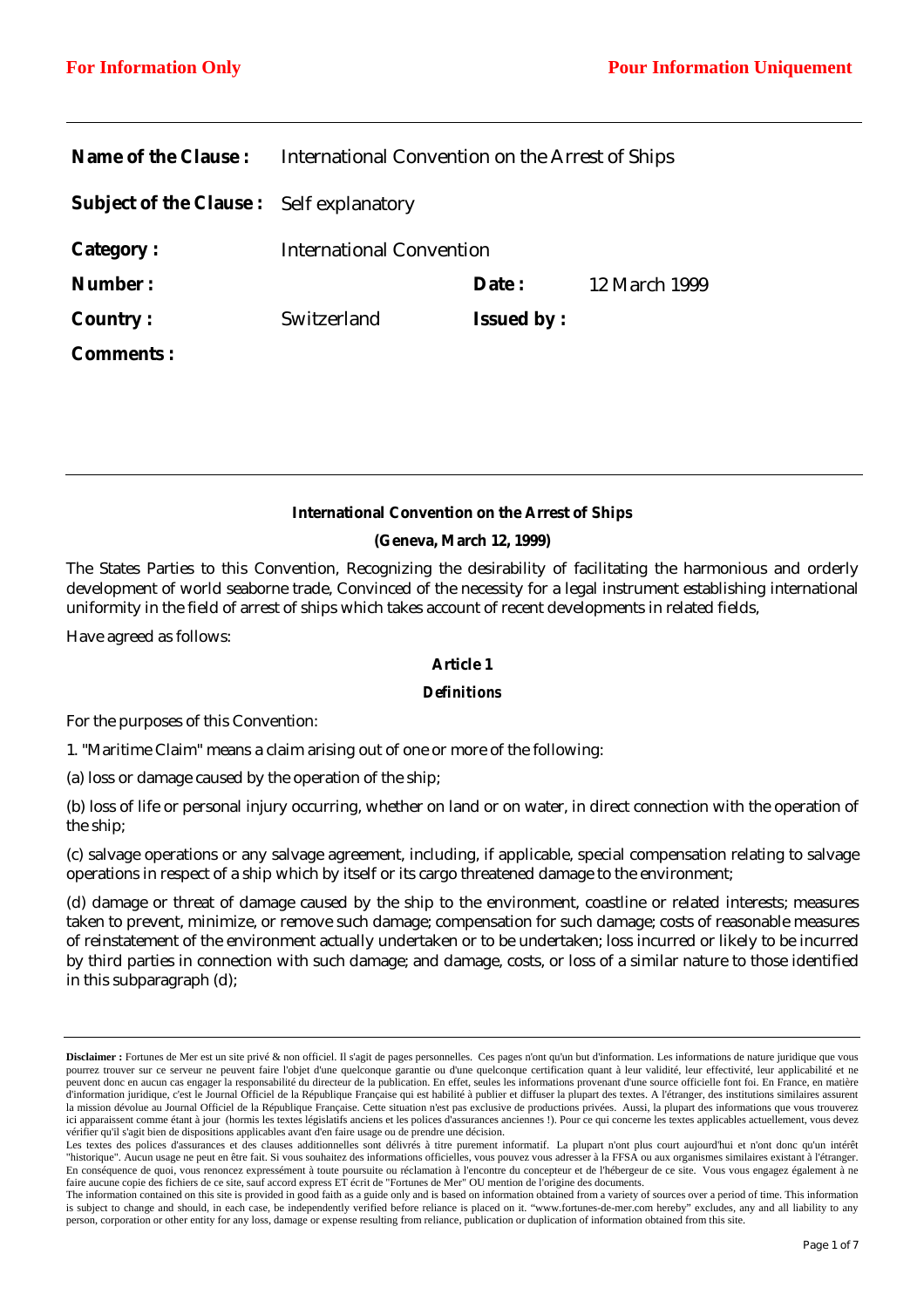(e) costs or expenses relating to the raising, removal, recovery, destruction or the rendering harmless of a ship which is sunk, wrecked, stranded or abandoned, including anything that is or has been on board such ship, and costs or expenses relating to the preservation of an abandoned ship and maintenance of its crew;

(f) any agreement relating to the use or hire of the ship, whether contained in a charter party or otherwise;

(g) any agreement relating to the carriage of goods or passengers on board the ship, whether contained in a charter party or otherwise;

(h) loss of or damage to or in connection with goods (including luggage) carried on board the ship;

(i) general average;

(j) towage;

(k) pilotage;

(l) goods, materials, provisions, bunkers, equipment (including containers) supplied or services rendered to the ship for its operation, management, preservation or maintenance;

(m) construction, reconstruction, repair, converting or equipping of the ship;

(n) port, canal, dock, harbour and other waterway dues and charges;

(o) wages and other sums due to the master, officers and other members of the ship's complement in respect of their employment on the ship, including costs of repatriation and social insurance contributions payable on their behalf;

(p) disbursements incurred on behalf of the ship or its owners;

(q) insurance premiums (including mutual insurance calls) in respect of the ship, payable by or on behalf of the shipowner or demise charterer;

(r) any commissions, brokerages or agency fees payable in respect of the ship by or on behalf of the shipowner or demise charterer;

(s) any dispute as to ownership or possession of the ship;

(t) any dispute between co-owners of the ship as to the employment or earnings of the ship;

(u) a mortgage or a "hypothèque" or a charge of the same nature on the ship;

(v) any dispute arising out of a contract for the sale of the ship.

2. "Arrest" means any detention or restriction on removal of a ship by order of a Court to secure a maritime claim, but does not include the seizure of a ship

in execution or satisfaction of a judgment or other enforceable instrument.

3. "Person" means any individual or partnership or any public or private body, whether corporate or not, including a State or any of its constituent subdivisions.

4. "Claimant" means any person asserting a maritime claim.

5. "Court" means any competent judicial authority of a State.

### **Article 2**

### *Powers of arrest*

1. A ship may be arrested or released from arrest only under the authority of a Court of the State Party in which the arrest is effected.

2. A ship may only be arrested in respect of a maritime claim but in respect of no other claim.

3. A ship may be arrested for the purpose of obtaining security notwithstanding that, by virtue of a jurisdiction clause or arbitration clause in any relevant contract, or otherwise, the maritime claim in respect of which the arrest is effected is to be adjudicated in a State other than the State where the arrest is effected, or is to be arbitrated, or is to be adjudicated subject to the law of another State.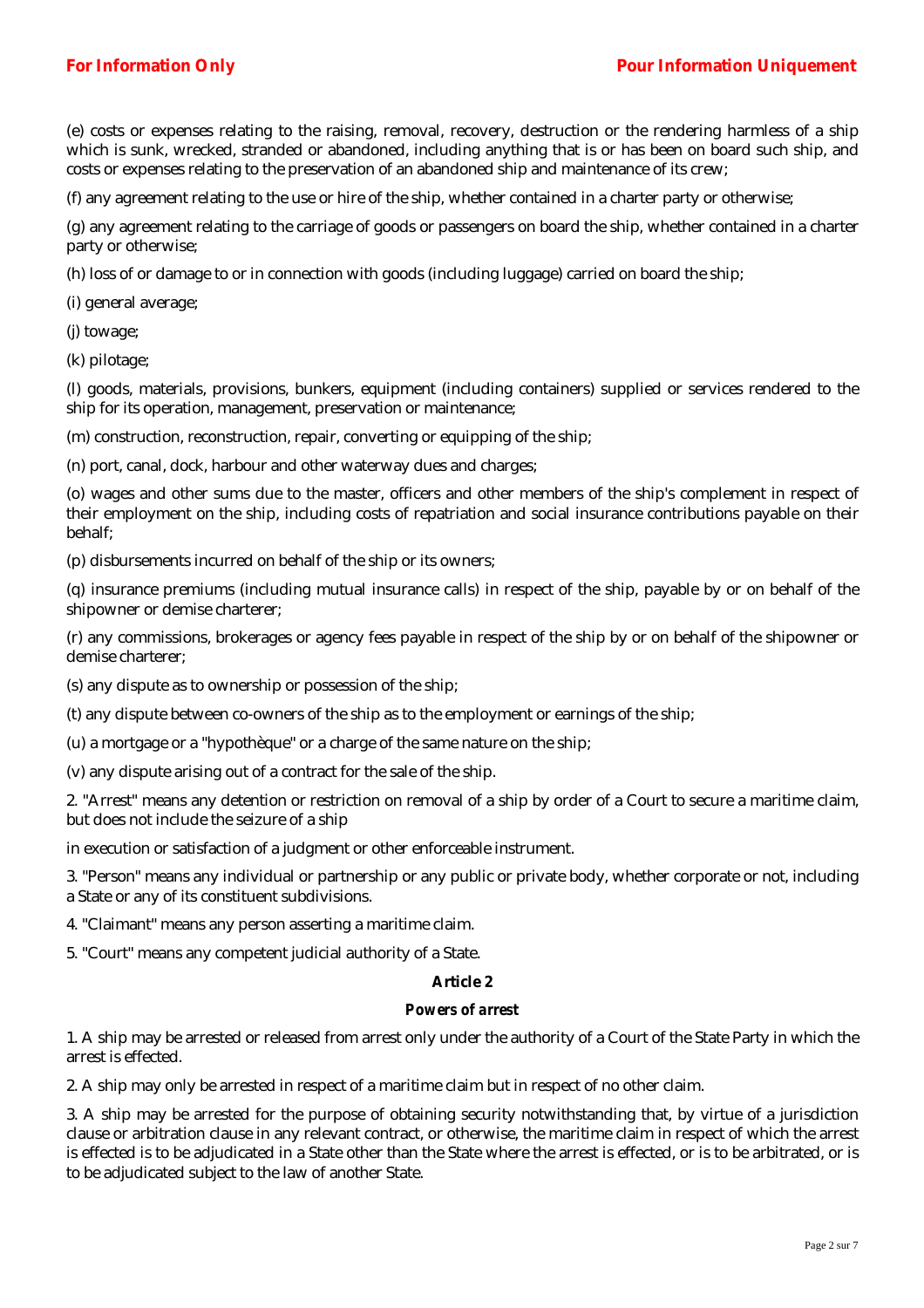4. Subject to the provisions of this Convention, the procedure relating to the arrest of a ship or its release shall be governed by the law of the State in which the arrest was effected or applied for.

# **Article 3**

### *Exercise of right of arrest*

1. Arrest is permissible of any ship in respect of which a maritime claim is asserted if:

(a) the person who owned the ship at the time when the maritime claim arose is liable for the claim and is owner of the ship when the arrest is effected; or

(b) the demise charterer of the ship at the time when the maritime claim arose is liable for the claim and is demise charterer or owner of the ship when the arrest is effected; or

(c) the claim is based upon a mortgage or a "hypothèque" or a charge of the same nature on the ship; or

(d) the claim relates to the ownership or possession of the ship; or

(e) the claim is against the owner, demise charterer, manager or operator of the ship and is secured by a maritime lien which is granted or arises under the law of the State where the arrest is applied for.

2. Arrest is also permissible of any other ship or ships which, when the arrest is effected, is or are owned by the person who is liable for the maritime

claim and who was, when the claim arose:

(a) owner of the ship in respect of which the maritime claim arose; or

(b) demise charterer, time charterer or voyage charterer of that ship.

This provision does not apply to claims in respect of ownership or possession of a ship.

3. Notwithstanding the provisions of paragraphs 1 and 2 of this article, the arrest of a ship which is not owned by the person liable for the claim shall be permissible only if, under the law of the State where the arrest is applied for, a judgment in respect of that claim can be enforced against that ship by judicial

or forced sale of that ship.

## **Article 4**

#### *Release from arrest*

1. A ship which has been arrested shall be released when sufficient security has been provided in a satisfactory form, save in cases in which a ship has been arrested in respect of any of the maritime claims enumerated in article 1, paragraphs 1 (s) and (t). In such cases, the Court may permit the person in

possession of the ship to continue trading the ship, upon such person providing sufficient security, or may otherwise deal with the operation of the ship during the period of the arrest.

2. In the absence of agreement between the parties as to the sufficiency and

form of the security, the Court shall determine its nature and the amount

thereof, not exceeding the value of the arrested ship.

3. Any request for the ship to be released upon security being provided shall not be construed as an acknowledgement of liability nor as a waiver of any defence or any right to limit liability.

4. If a ship has been arrested in a non-party State and is not released although security in respect of that ship has been provided in a State Party in respect of the same claim, that security shall be ordered to be released on application to the Court in the State Party.

5. If in a non-party State the ship is released upon satisfactory security in respect of that ship being provided, any security provided in a State Party in respect of the same claim shall be ordered to be released to the extent that the total amount of security provided in the two States exceeds:

(a) the claim for which the ship has been arrested, or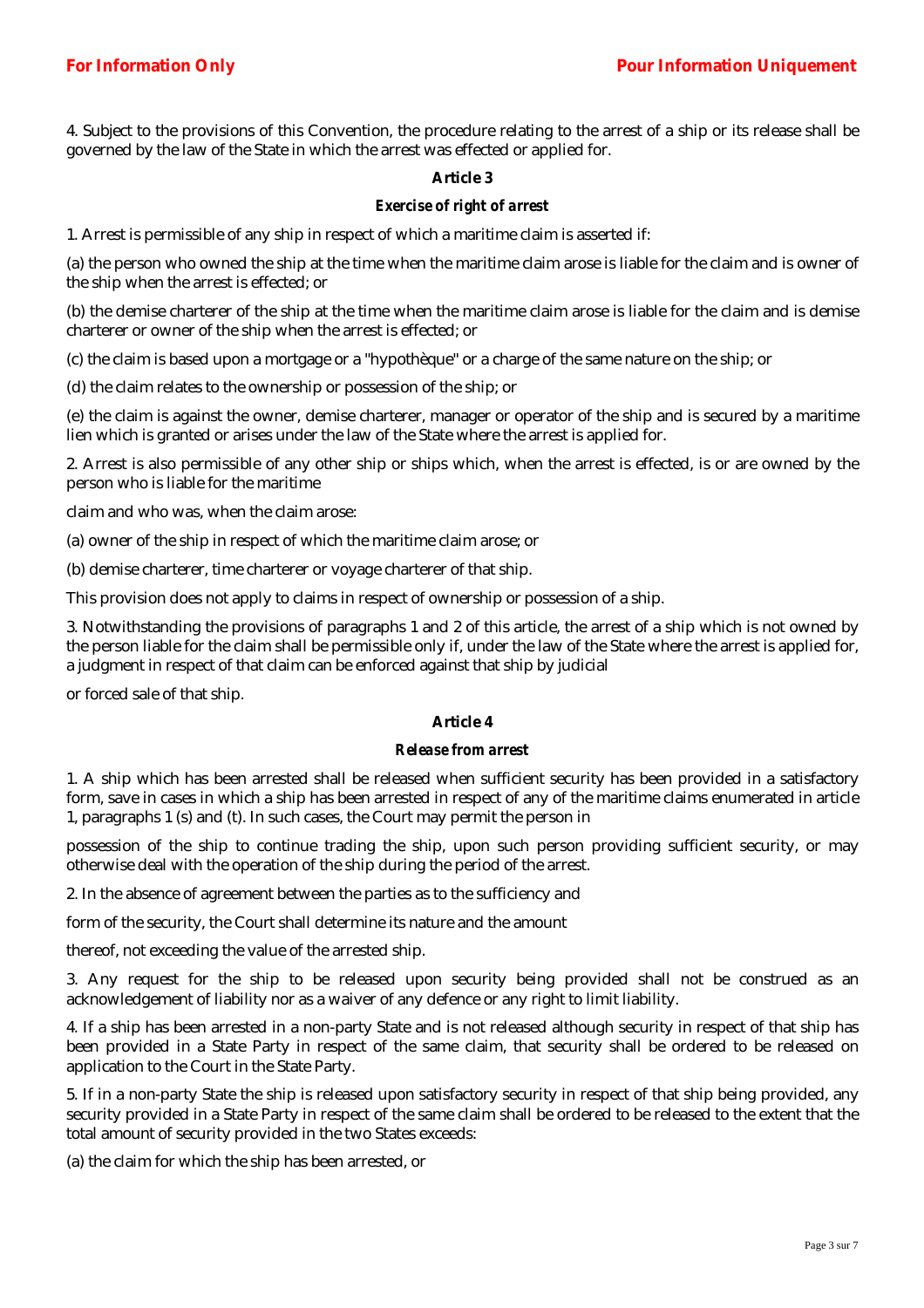(b) the value of the ship, whichever is the lower. Such release shall, however, not be ordered unless the security provided in the non-party State will actually be available to the claimant and will be freely transferable.

6. Where, pursuant to paragraph 1 of this article, security has been provided, the person providing such security may at any time apply to the Court to have

that security reduced, modified, or cancelled.

# **Article 5**

### *Right of rearrest and multiple arrest*

1. Where in any State a ship has already been arrested and released or security in respect of that ship has already been provided to secure a maritime claim, that ship shall not thereafter be rearrested or arrested in respect of the same maritime claim unless:

(a) the nature or amount of the security in respect of that ship already provided in respect of the same claim is inadequate, on condition that the aggregate amount of security may not exceed the value of the ship; or

(b) the person who has already provided the security is not, or is unlikely to be, able to fulfil some or all of that person's

obligations; or

(c) the ship arrested or the security previously provided was released either:

(i) upon the application or with the consent of the claimant acting on reasonable grounds, or

(ii) because the claimant could not by taking reasonable steps prevent the release.

2. Any other ship which would otherwise be subject to arrest in respect of the same maritime claim shall not be arrested unless:

(a) the nature or amount of the security already provided in respect of the same claim is inadequate; or

(b) the provisions of paragraph 1 (b) or (c) of this article are applicable.

3. "Release" for the purpose of this article shall not include any unlawful release or escape from arrest.

#### **Article 6**

#### *Protection of owners and demise charterers of arrested ships*

1. The Court may as a condition of the arrest of a ship, or of permitting an arrest already effected to be maintained, impose upon the claimant who seeks to arrest or who has procured the arrest of the ship the obligation to provide security of a kind and for an amount, and upon such terms, as may be determined

by that Court for any loss which may be incurred by the defendant as a result of the arrest, and for which the claimant may be found liable, including but not

restricted to such loss or damage as may be incurred by that defendant in consequence of:

(a) the arrest having been wrongful or unjustified; or

(b) excessive security having been demanded and provided.

2. The Courts of the State in which an arrest has been effected shall have jurisdiction to determine the extent of the liability, if any, of the claimant for loss or damage caused by the arrest of a ship, including but not restricted to such loss or damage as may be caused in consequence of:

(a) the arrest having been wrongful or unjustified, or

(b) excessive security having been demanded and provided.

3. The liability, if any, of the claimant in accordance with paragraph 2 of this article shall be determined by application of the law of the State where the arrest was effected.

4. If a Court in another State or an arbitral tribunal is to determine the merits of the case in accordance with the provisions of article 7, then proceedings relating to the liability of the claimant in accordance with paragraph 2 of this article may be stayed pending that decision.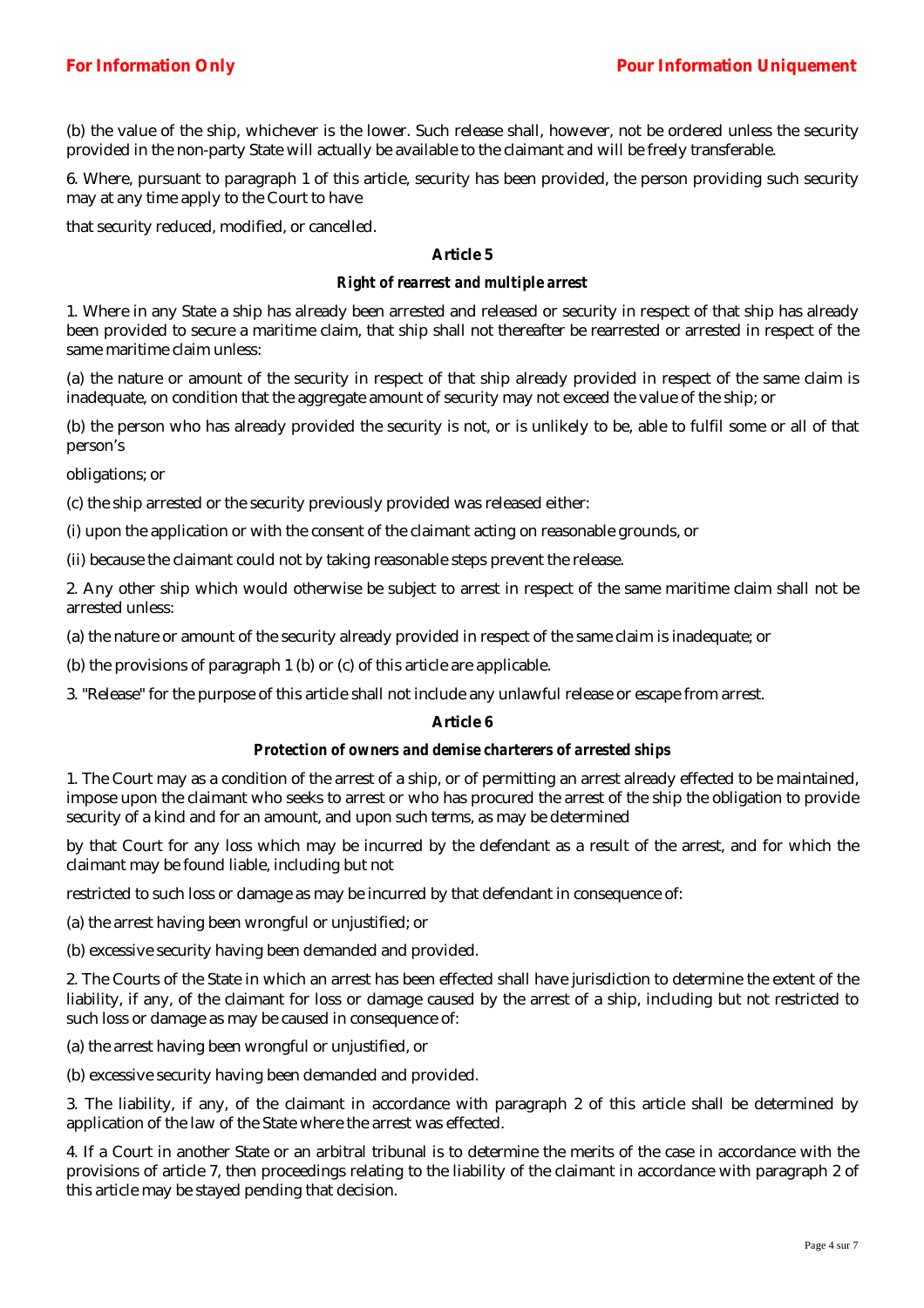5. Where pursuant to paragraph 1 of this article security has been provided, the person providing such security may at any time apply to the Court to have that security reduced, modified or cancelled.

# **Article 7**

### *Jurisdiction on the merits of the case*

1. The Courts of the State in which an arrest has been effected or security provided to obtain the release of the ship shall have jurisdiction to determine the case upon its merits, unless the parties validly agree or have validly agreed to submit the dispute to a Court of another State which accepts jurisdiction, or

to arbitration.

2. Notwithstanding the provisions of paragraph 1 of this article, the Courts of the State in which an arrest has been effected, or security provided to obtain the release of the ship, may refuse to exercise that jurisdiction where that refusal is permitted by the law of that State and a Court of another State

accepts jurisdiction.

3. In cases where a Court of the State where an arrest has been effected or security provided to obtain the release of the ship:

(a) does not have jurisdiction to determine the case upon its merits; or

(b) has refused to exercise jurisdiction in accordance with the provisions of paragraph 2 of this article, such Court may, and upon request shall, order a period of time within which the claimant shall bring proceedings before a competent Court or arbitral tribunal.

4. If proceedings are not brought within the period of time ordered in accordance with paragraph 3 of this article then the ship arrested or the security provided shall, upon request, be ordered to be released.

5. If proceedings are brought within the period of time ordered in accordance with paragraph 3 of this article, or if proceedings before a competent Court or

arbitral tribunal in another State are brought in the absence of such order, any final decision resulting therefrom shall be recognized and given effect with

respect to the arrested ship or to the security provided in order to obtain its release, on condition that:

(a) the defendant has been given reasonable notice of such proceedings and a reasonable opportunity to present the case for the defence; and

(b) such recognition is not against public policy (ordre public).

6. Nothing contained in the provisions of paragraph 5 of this article shall restrict any further effect given to a foreign judgment or arbitral award under the law of the State where the arrest of the ship was effected or security provided to obtain its release.

#### **Article 8**

## *Application*

1. This Convention shall apply to any ship within the jurisdiction of any State Party, whether or not that ship is flying the flag of a State Party.

2. This Convention shall not apply to any warship, naval auxiliary or other ships owned or operated by a State and used, for the time being, only on government non-commercial service.

3. This Convention does not affect any rights or powers vested in any Government or its departments, or in any public authority, or in any dock or harbour authority, under any international convention or under any domestic law or regulation, to detain or otherwise prevent from sailing any ship within their jurisdiction.

4. This Convention shall not affect the power of any State or Court to make orders affecting the totality of a debtor's assets.

5. Nothing in this Convention shall affect the application of international conventions providing for limitation of liability, or domestic law giving effect thereto, in the State where an arrest is effected.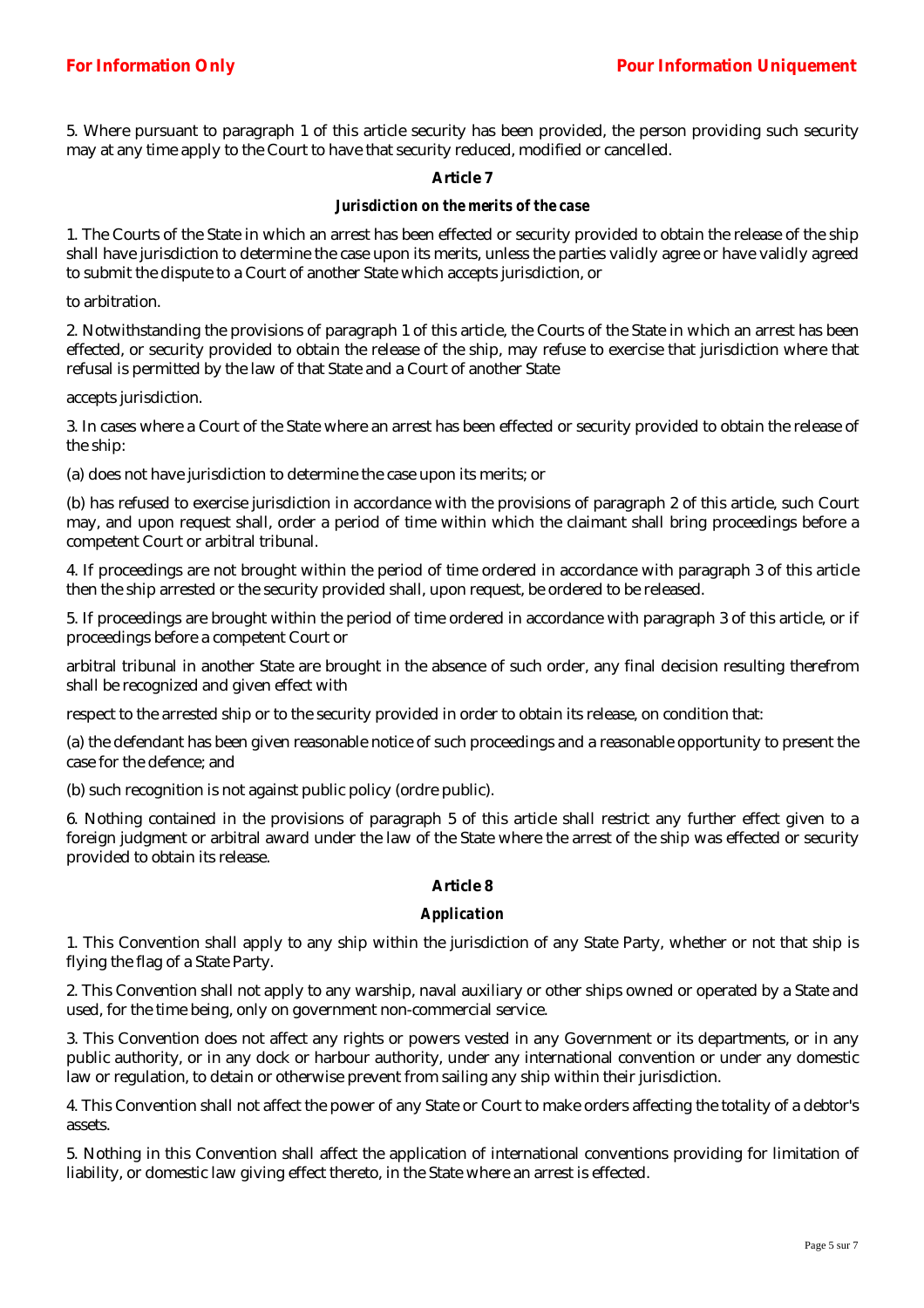6. Nothing in this Convention shall modify or affect the rules of law in force in the States Parties relating to the arrest of any ship physically within the jurisdiction of the State of its flag procured by a person whose habitual residence or principal place of business is in that State, or by any other person who has acquired a claim from such person by subrogation, assignment or otherwise.

# **Article 9**

#### *Non-creation of maritime liens*

Nothing in this Convention shall be construed as creating a maritime lien.

## **Article 10**

## *Reservations*

1. Any State may, at the time of signature, ratification, acceptance, approval, or accession, or at any time thereafter, reserve the right to exclude the application of this Convention to any or all of the following :

(a) ships which are not seagoing;

(b) ships not flying the flag of a State Party;

(c) claims under article 1, paragraph 1 (s).

2. A State may, when it is also a State Party to a specified treaty on navigation on inland waterways, declare when signing, ratifying, accepting, approving or acceding to this Convention, that rules on jurisdiction, recognition and execution of court decisions provided for in such treaties shall prevail over the rules contained in article 7 of this Convention.

# **Article 11**

## *Depositary*

This Convention shall be deposited with the Secretary-General of the United Nations.

# **Article 12**

#### *Signature, ratification, acceptance, approval and accession*

1. This Convention shall be open for signature by any State at the Headquarters of the United Nations, New York, from 1 September 1999 to 31 August 2000 and shall thereafter remain open for accession.

2. States may express their consent to be bound by this Convention by:

(a) signature without reservation as to ratification, acceptance or approval; or

(b) signature subject to ratification, acceptance or approval, followed by ratification, acceptance or approval; or

(c) accession.

3. Ratification, acceptance, approval or accession shall be effected by the deposit of an instrument to that effect with the depositary.

# **Article 13**

### *States with more than one system of law*

1. If a State has two or more territorial units in which different systems of law are applicable in relation to matters dealt with in this Convention, it may at the time of signature, ratification, acceptance, approval or accession declare

that this Convention shall extend to all its territorial units or only to one or more of them and may modify this declaration by submitting another declaration at any time.

2. Any such declaration shall be notified to the depositary and shall state expressly the territorial units to which the Convention applies.

3. In relation to a State Party which has two or more systems of law with regard to arrest of ships applicable in different territorial units, references in this Convention to the Court of a State and the law of a State shall be respectively construed as referring to the Court of the relevant territorial unit within that State and the law of the relevant territorial unit of that State.